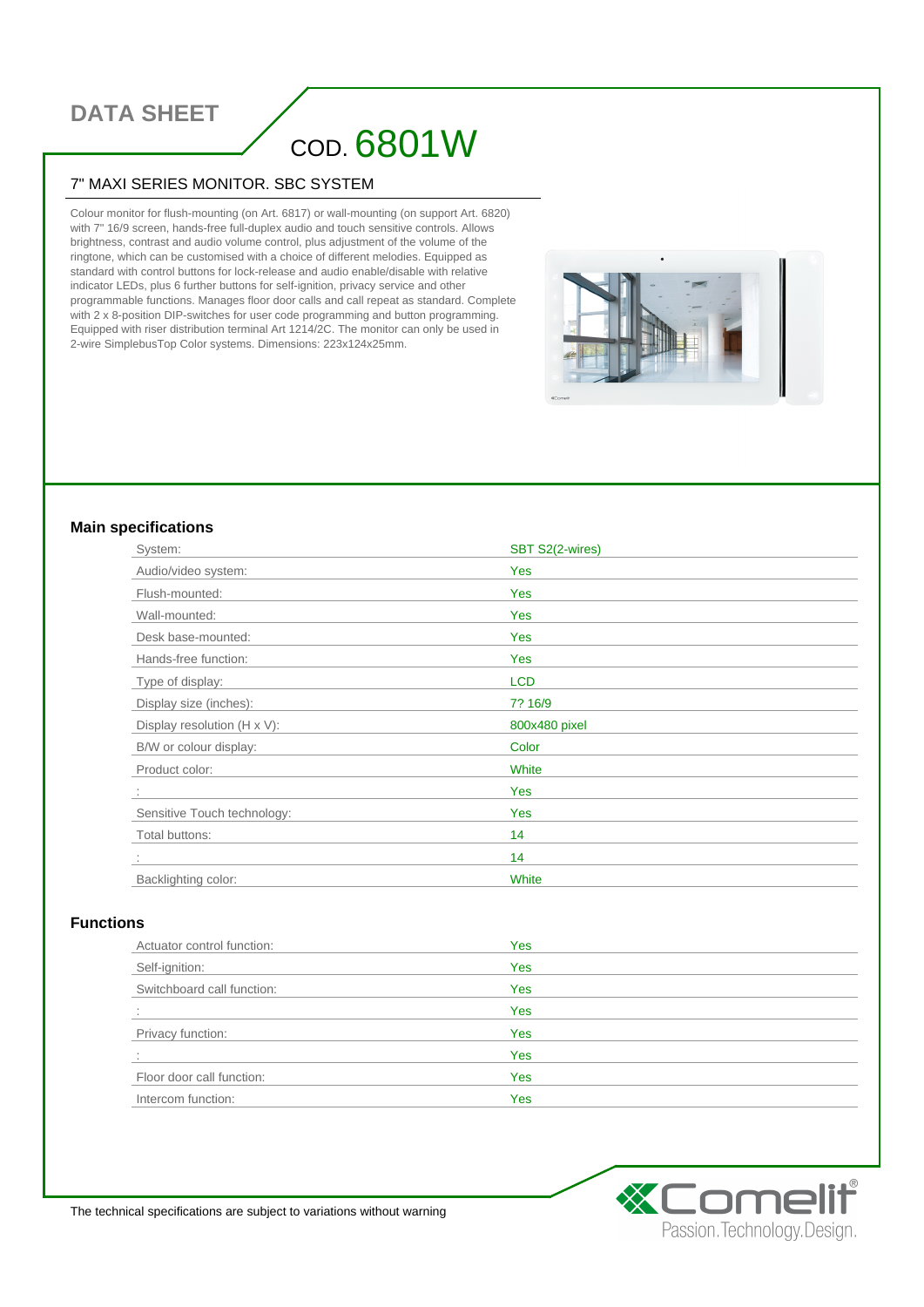**DATA SHEET**

| Customisable ringtone:           | Yes |
|----------------------------------|-----|
| Alarm function:                  | Yes |
|                                  | Yes |
|                                  | Yes |
|                                  | Yes |
| Privacy conversation function:   | Yes |
| Key button function:             | Yes |
| Full Duplex hands-free function: | Yes |

## **Hardware specifications**

| Removable terminals: |  |
|----------------------|--|
|                      |  |

### **Settings**

| Loudspeaker volume control: | Yes |
|-----------------------------|-----|
| Microphone volume control:  | Yes |
| Ringtone volume control:    | Yes |
| Display brightness control: | Yes |
| Display contrast control:   | Yes |

# **General info**

| Product height (mm): | 124 |
|----------------------|-----|
| Product width (mm):  | 223 |
| Product depth (mm):  |     |

### **Compatibility**

| Video door entry family: | Yes |
|--------------------------|-----|
| Simplebus Top system:    | Yes |
| Simplebus Color system:  | Yes |

## **Technical specifications**

|                                  | $22 \div 28$ Vdc        |
|----------------------------------|-------------------------|
| Maximum current absorption (mA): | 400                     |
|                                  | 36                      |
|                                  | 310                     |
|                                  | 400                     |
|                                  | 5mm omni-direction      |
|                                  | 80mm 800hm 1W           |
|                                  | 30                      |
| Operating temperature (°C):      | $-5 \div 55$            |
|                                  | <b>MPEG</b>             |
| Product weight (Kg):             | 0,7                     |
|                                  | CFP1 CFP2 IN1 IN2 S+ S- |

#### **Packaging**

Single pack height (mm): 70



The technical specifications are subject to variations without warning